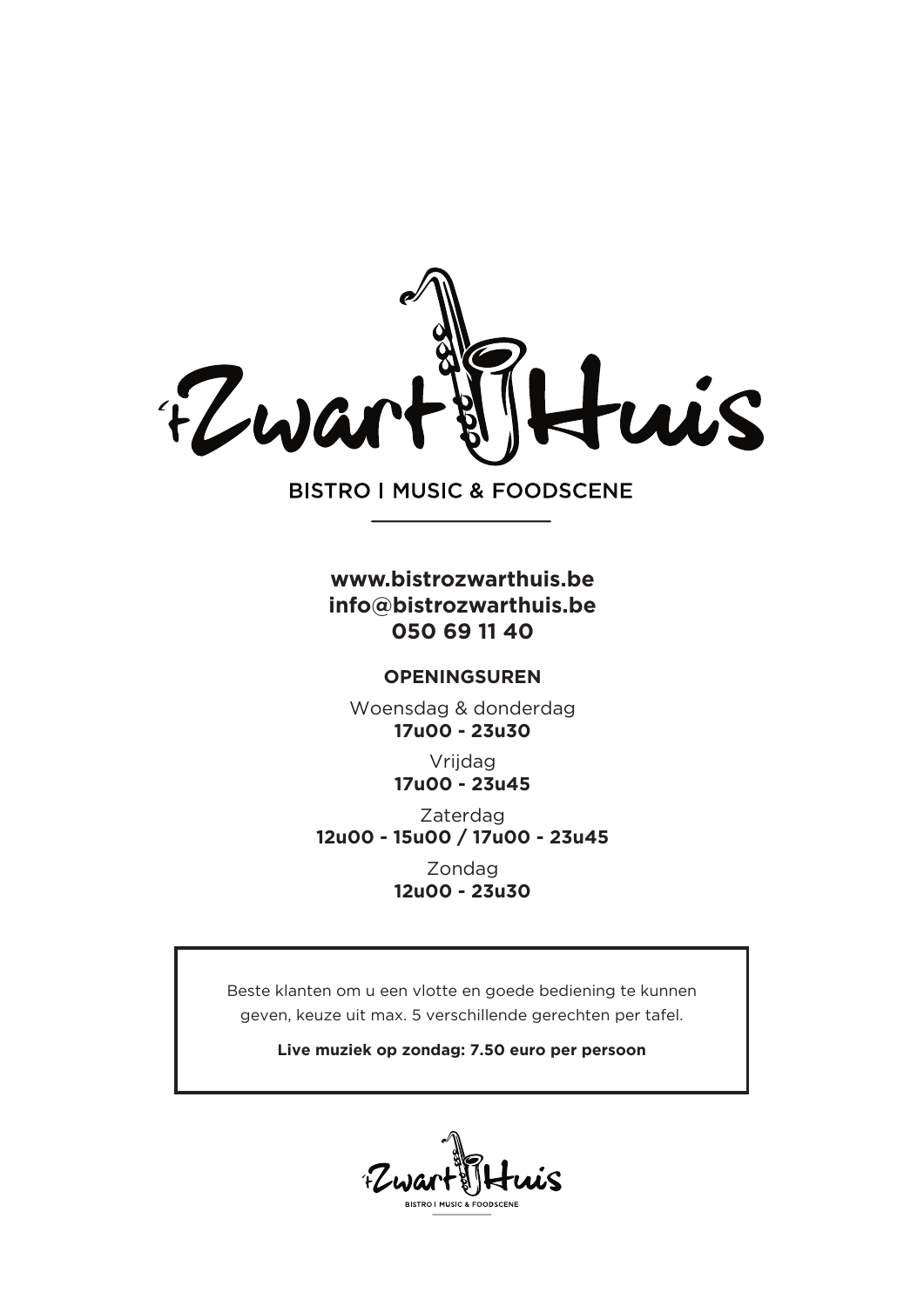# **Aperitieven**

| Aperitief maison       | 10.50 |
|------------------------|-------|
| Martini rood / wit     | 8.50  |
| Porto rood / wit       | 8.50  |
| Sherry dry             | 8.50  |
| Pineau des Charentes   | 8.50  |
| Kirr                   | 8.50  |
| Kirr cava              | 8.50  |
| Ricard                 | 8.50  |
| Picon vin blanc        | 9.50  |
| Campari orange         | 9.50  |
| Pisang orange          | 9.50  |
| <b>Cocktails</b>       |       |
| Mojito                 | 10.50 |
| Sex on the beach       | 10.50 |
| <b>Mocktails</b>       |       |
| Virgin Mojito          | 9.50  |
| Funny pisang / Campari | 9.50  |
| <b>Frisdranken</b>     |       |
| Spa blauw / rood 25 cl | 3.50  |
| Spa blauw / rood 50 cl | 6.50  |
| Spa blauw / rood 1L    | 8.50  |
| Coca cola / zero       | 3.50  |
| Fanta orange           | 3.50  |
| Sprite                 | 3.50  |
| Lipton ice tea         | 3.50  |
| Gini                   | 3.90  |
| <b>Tonic Nordic</b>    | 3.50  |
| Looza appel / orange   | 3.50  |
| <b>Red Bull</b>        | 4.50  |
| Canada dry<br>⋒        | 3.50  |
|                        |       |

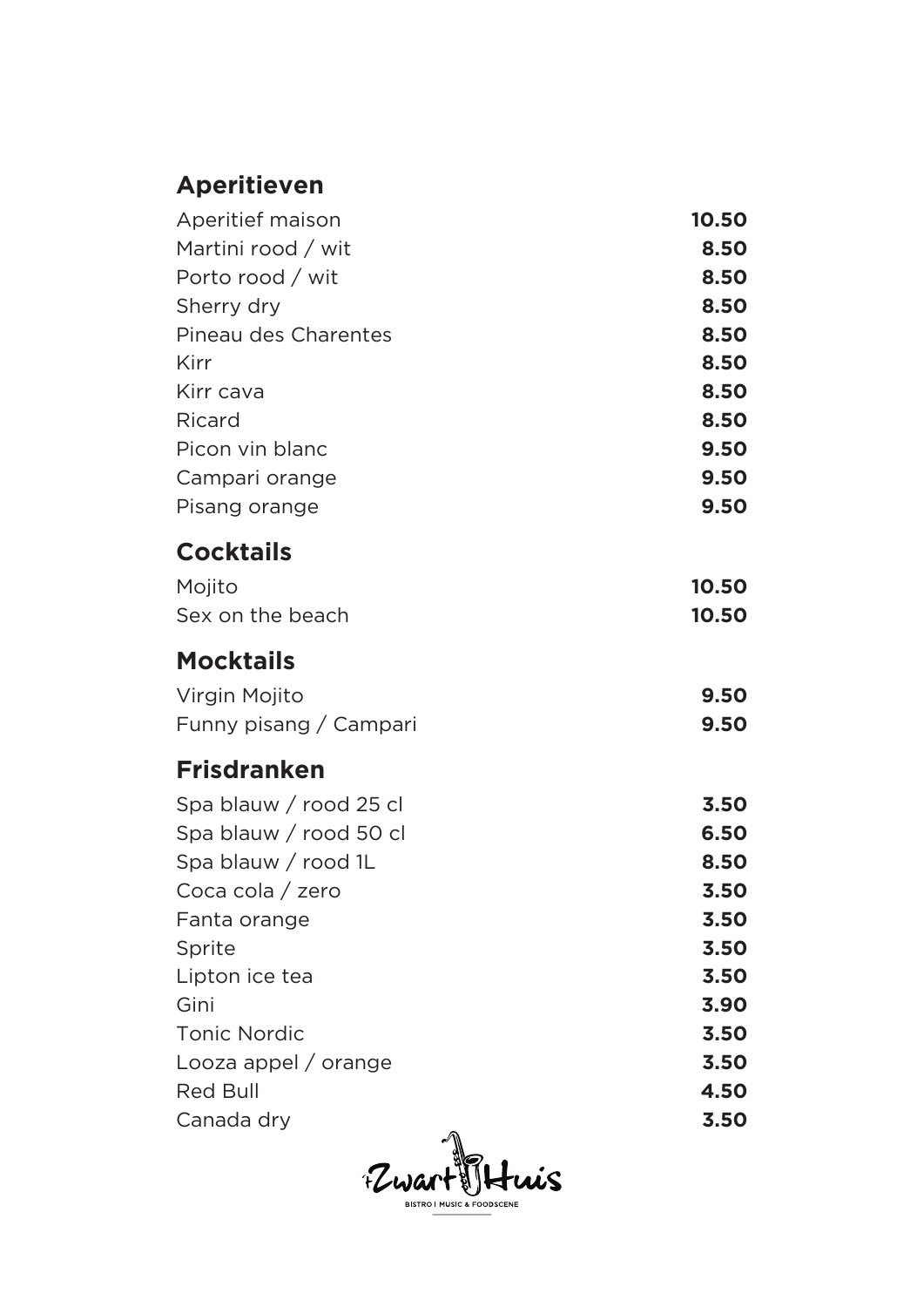## **Bieren van het vat**

| Jupiler 33cl          | 4.50 |
|-----------------------|------|
| Brugse Zot blond 33cl | 5.50 |
| Carolus 25cl          | 5.50 |
| la Chouffe 33cl       | 5.50 |
| Chimay triple 33cl    | 6.50 |

# **Bieren op fles**

| Vedett                 | 4.50 |
|------------------------|------|
| Carlsberg              | 5.50 |
| Westmalle dubbel       | 6.50 |
| Westmalle triple       | 6.50 |
| <b>Straffe Hendrik</b> | 6.50 |
| Duvel                  | 6.50 |
| Jupiler 00             | 3.50 |
| <b>Kriek Liefmans</b>  | 4.50 |
| Hoegaarden             | 4.50 |
| Rochefort 10           | 8.50 |
| Omer                   | 6.50 |
| Orval                  | 8.50 |
| Viven ipa              | 8.50 |
| Sint-Bernardus abt 12  | 8.50 |
|                        |      |

# **Fingerfood**

| Assortiment warme tapa's    | 19.50 |
|-----------------------------|-------|
| Nacho's met chili con carne | 16.50 |
| Bordje olijven              | 7.50  |
| Bordje kaas                 | 8.50  |

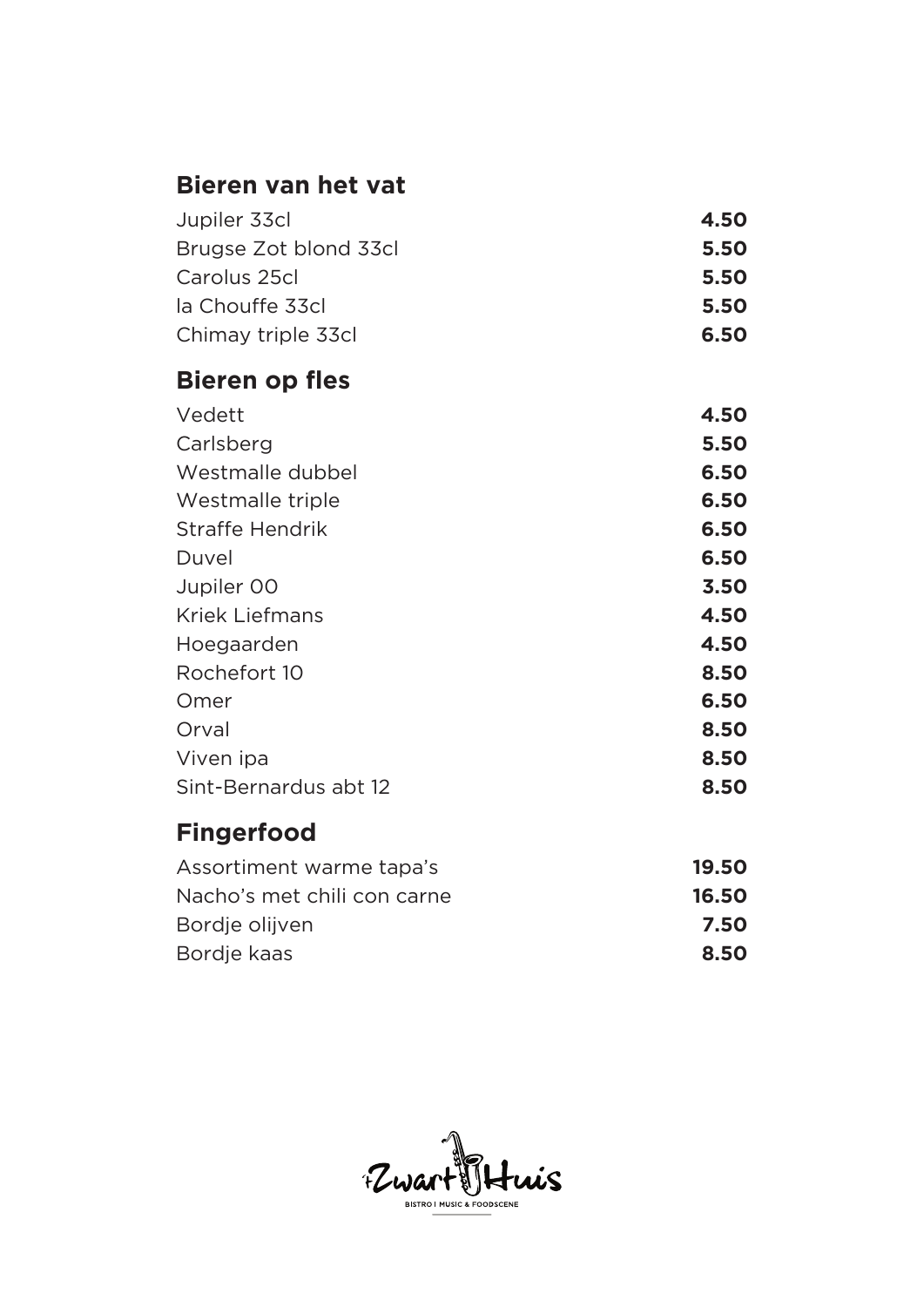# **Warme dranken**

| Koffie                            | 3.95  |
|-----------------------------------|-------|
| Espresso                          | 3.95  |
| Dubbel espresso                   | 5.50  |
| Decafeïne                         | 3.95  |
| Koffie verkeerd                   | 4.50  |
| Cappuccino                        | 4.50  |
| Irish koffie jameson wiskey       | 13.50 |
| Italian koffie Amaretto           | 13.50 |
| French koffie Cognac of Cointreau | 13.50 |
| Parisien Grand Marnier            | 13.50 |
| Baileys koffie                    | 13.50 |

### Thee Bisbox

| Kamille             | 5.90 |
|---------------------|------|
| Groene thee + lemon | 5.90 |
| Earl grey superior  | 5.90 |
| Groene munt thee    | 5.90 |
| <b>Bosvruchten</b>  | 5.90 |
| English breakfast   | 5.90 |

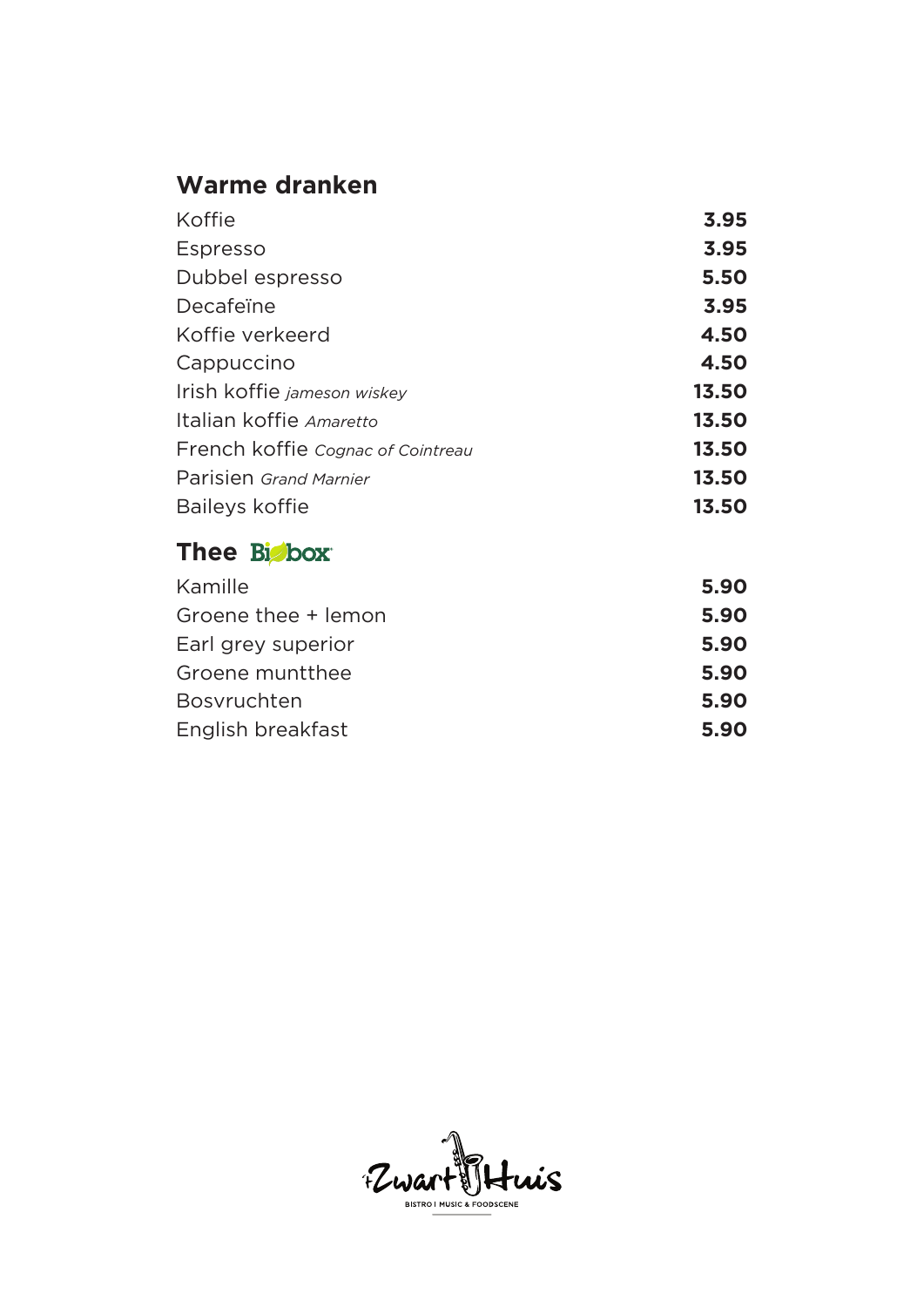# **Sterke dranken**

| Bacardi white<br>Havana 3j                                                              | 10.50<br>10.50 |
|-----------------------------------------------------------------------------------------|----------------|
| Havana 7j                                                                               | 11.50          |
| Havana especiale                                                                        | 11.50          |
| Eristoff wit / rood Vodka                                                               | 10.50          |
| Grey Goose Vodka                                                                        | 10.50          |
| Absolut Vodka                                                                           | 10.50          |
| Supplement frisdrank 2.90, Supplement Red bull 3.90                                     |                |
| <b>Gin perfect serves</b>                                                               |                |
| Gordon's London Dry Gin<br>Groot-Brittanië (37,5% - dry)                                | 13,50          |
| Atomic Gin<br>België-Italië (40 % - citrus, complex & spicy)                            | 13,50          |
| <b>Bombay Sapphire</b><br>Groot-Brittanië (40% - citrus & complex)                      | 13,50          |
| Hendrick's Gin<br>Schotland (41,4% - floral)                                            | 13,50          |
| Nolet's Silver Dry Gin - Rose of Titanic<br>Nederland (47,6% - citrus, complex & spicy) | 13,50          |
| Monkey 47 Schwarzwald Dry Gin<br>Duitsland (47% - spicy)                                | 14,50          |
| Tanqueray N° Ten Gin<br>Schotland (47,3% - floral)                                      | 14,50          |

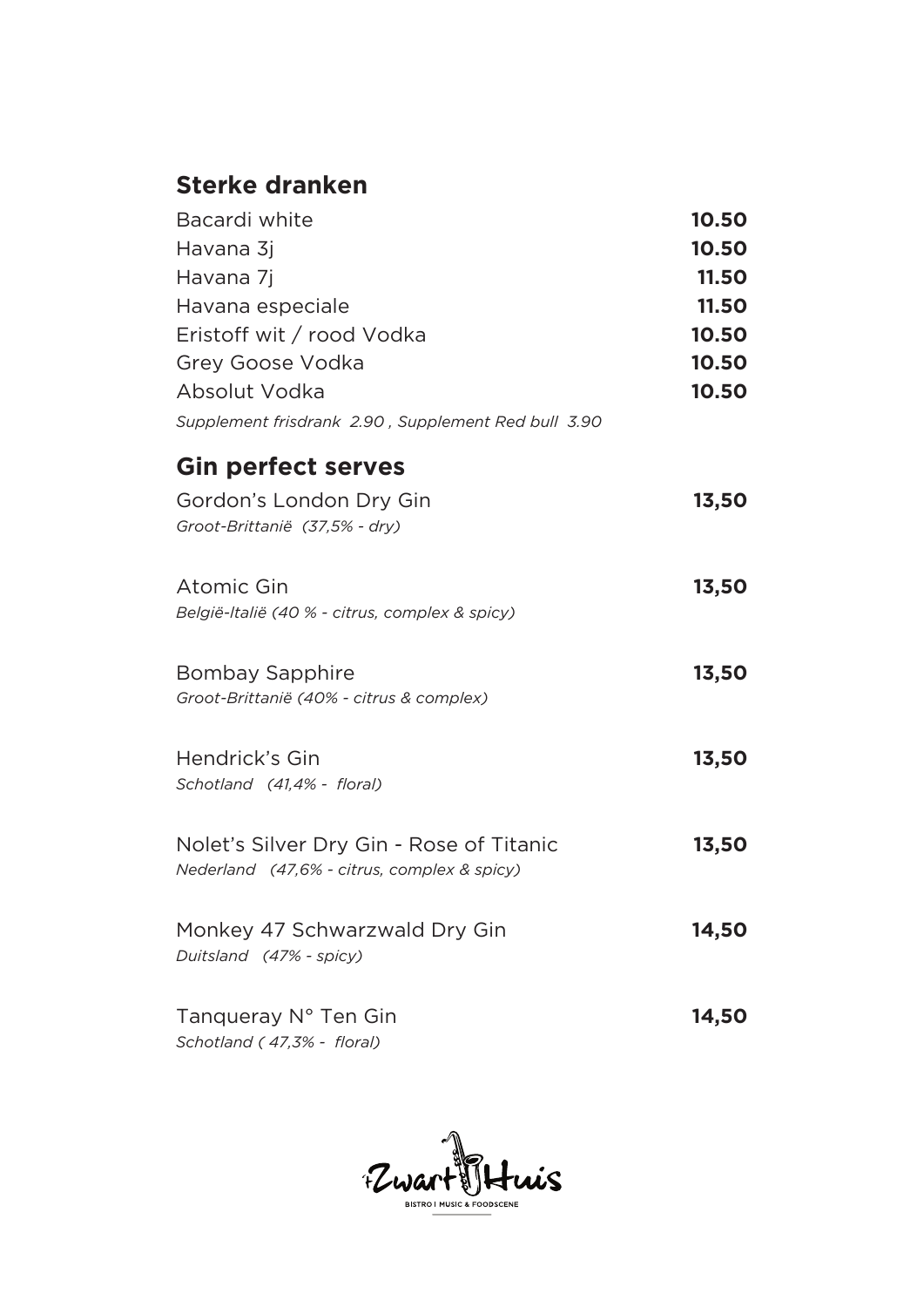# **Whiskey**

| William Lawson          | 10,50 |
|-------------------------|-------|
| J.W. Red Label          | 10,50 |
| J.W. Black Label 12j    | 10,50 |
| Jameson                 | 10,50 |
| <b>Jack Daniels</b>     | 10,50 |
| Chivas Regal            | 10,50 |
| Dalwhinnie 15j.         | 11,50 |
| Balvenie 15j.           | 13,50 |
| Lagavulin 12j.          | 13,50 |
| Talisker 10j.           | 13,50 |
| Oban 14 j.              | 13,50 |
| <b>Digestieven</b>      |       |
| Cognac Martell V.S.     | 9,50  |
| Cognac Martell V.S.O.P. | 11,50 |
| Amaretto di Saronno     | 10,50 |
| <b>Grand Marnier</b>    | 10,50 |
| Calvados                | 10,50 |
| Tequila                 | 10,50 |
| <b>Baileys</b>          | 10,50 |
| Cointreau               | 10,50 |
| Limoncello              | 10,50 |
| Grappa                  | 10,50 |
| Oude/jonge jenever      | 10,50 |
| Jagermeister            | 10,50 |

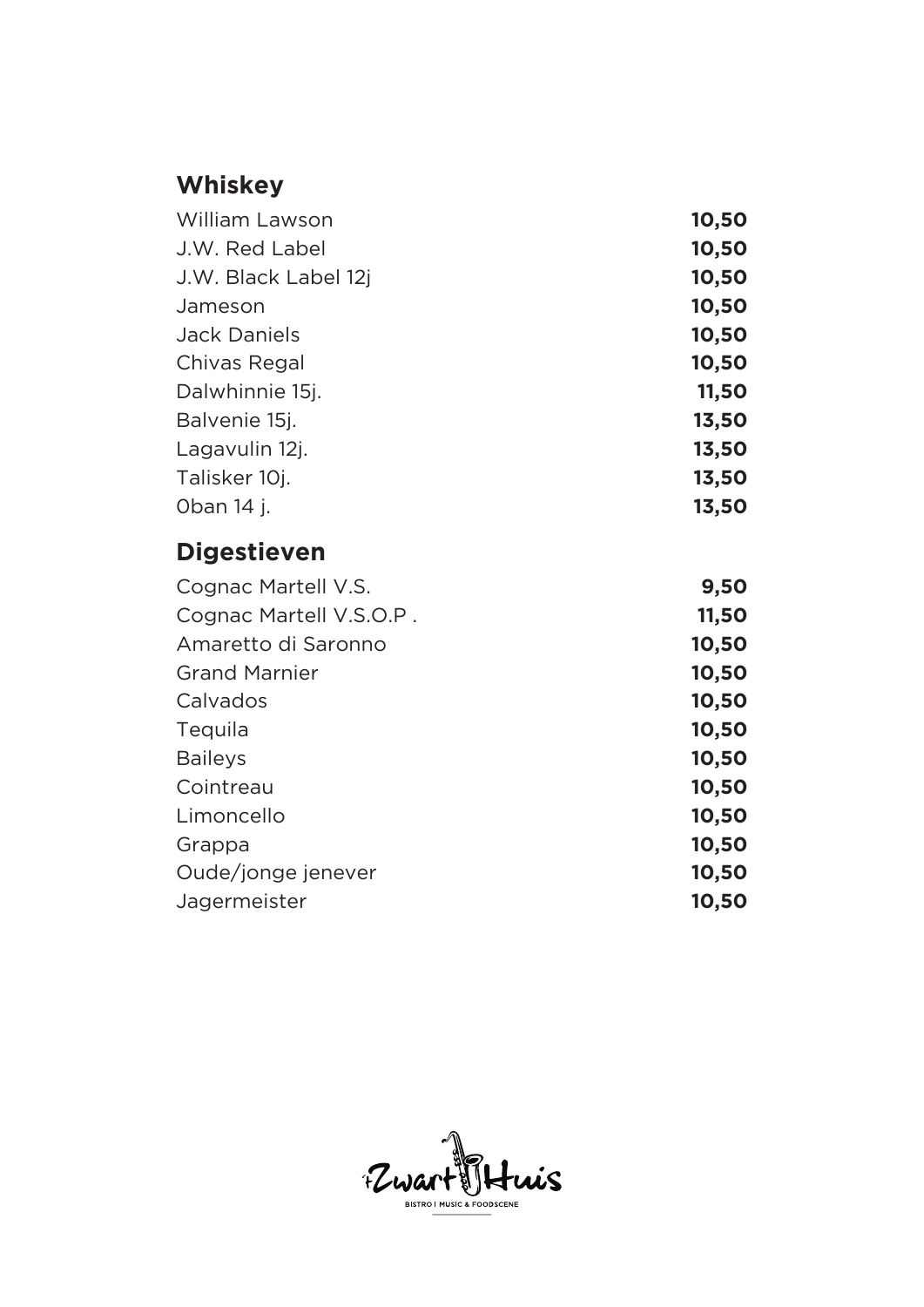# **Voorgerechten**

| Soep van de dag                   | 10.50 |
|-----------------------------------|-------|
| Duo van kaas- en garnaalkroketten | 18.50 |
| Kaaskroketten met fris slaatje    | 16.50 |
| Garnaalkroketten met fris slaatje | 19.50 |
| Huisgesneden Carpaccio van rund   | 19.90 |
| <b>Toast Champignon</b>           | 15.50 |
| Scampi Look of diabolique         | 17.50 |
| Escargot de Bourgogne             | 15.50 |

**Voorgerechten kunnen ook als hoofdgerecht genomen worden, mits supplement van 3.50 euro: frietjes, pasta , enz.**

### **Salades**

| Salade met kortgebakken tonijn                                        | 22.90 |
|-----------------------------------------------------------------------|-------|
| Caesar salade met kip en ansjovis                                     | 21.90 |
| Salade geitenkaas                                                     | 21.90 |
| Salade "Maison" met scampi's, opgevulde tomaat met tonijn en ansjovis | 24.90 |
| Pokebowl met zalm                                                     | 22.90 |

### **Pasta's**

| Thaise curry vegetarisch, pikant             | 21.50 |
|----------------------------------------------|-------|
| Risotto van seizoensgroenten vegetarisch     | 23.50 |
| Tagliatelli met zalm - groene pesto - tomaat | 25.50 |

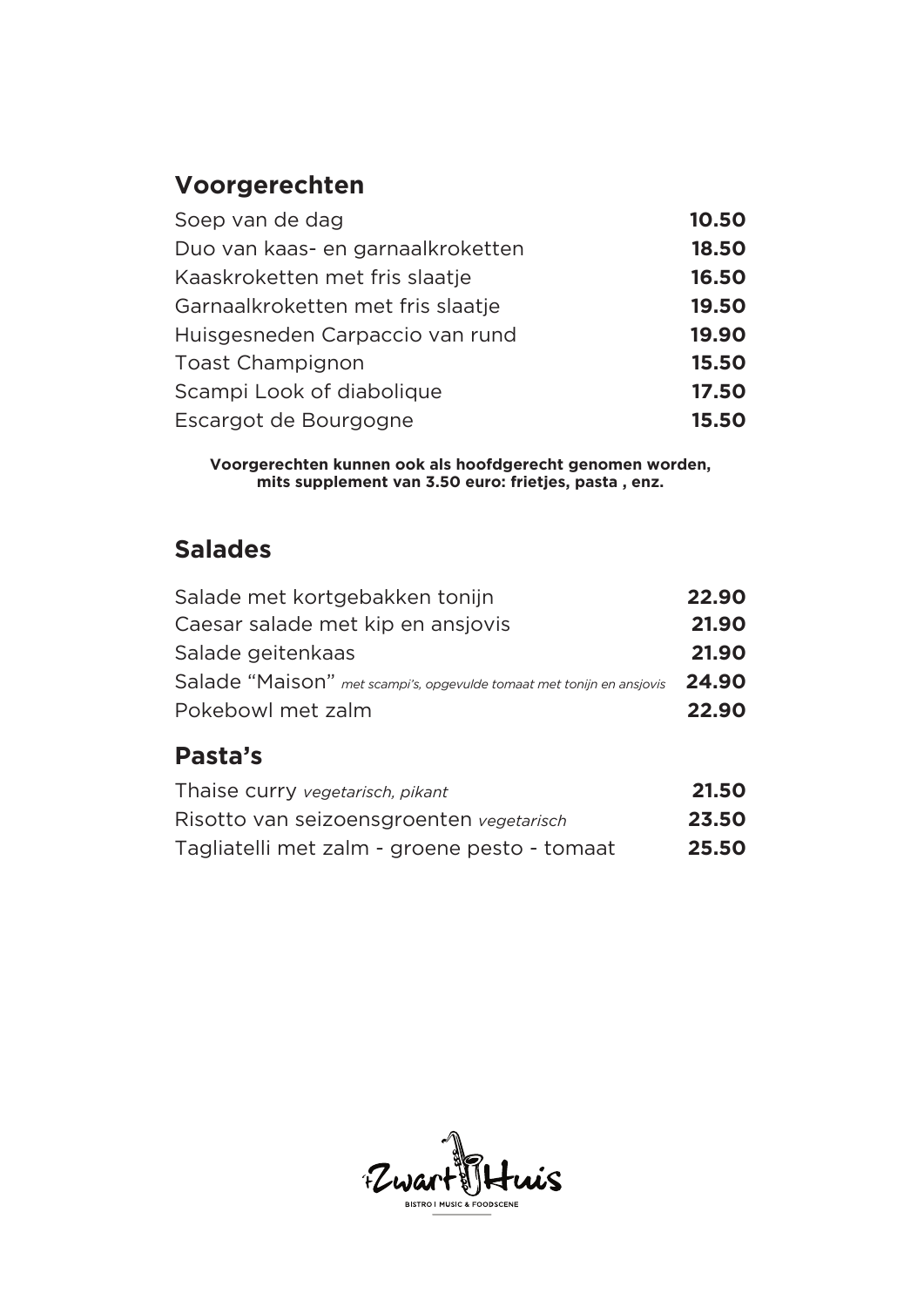# **Vleesgerechten**

| Filet Migon (Belgisch wit-blauw)                                                                          | 26.50 |
|-----------------------------------------------------------------------------------------------------------|-------|
| Dunne lende (Belgisch wit-blauw)<br>Zowel filet mignon als dunne lende worden geserveerd met sla en friet | 28.50 |
| Vlaamse stoverij                                                                                          | 24.50 |
| Konijnenbouten in biersaus met kroketten en appel                                                         | 28.50 |
| Kangoeroe met portosaus, witloof en kroketten                                                             | 27.50 |
| Thaise rode curry kip met rijst pikant                                                                    | 23.50 |
| Chili con carne met guacamole, salsa, zure room                                                           | 23.50 |
| Handgesneden steak tartaar                                                                                | 24.50 |

**Suppl. Saus +3.50 (champignon, peper, roquefort, kruidenboter)**

### **Visgerechten**

| Waterzooi van vis                                       | 26.50 |
|---------------------------------------------------------|-------|
| Scampi's look of diabolique 7 stuks                     | 27.50 |
| Thaise rode curry scampi met rijst pikant               | 27.50 |
| Sliptongetjes met citroenboter, frietjes & fris slaatje | 31.50 |
| Vol-au-vent van zalm bladerdeeggebakje                  | 26.50 |

### **Kinderkaart**

| Kaaskroket met frietjes    | 11.50 |
|----------------------------|-------|
| Spaghetti bolognaise       | 11.50 |
| Garnaalkroket met frietjes | 12.50 |
| Stoofylees met frietjes    | 13.50 |
| Steak met frietjes         | 17.50 |

### **Desserts**

| Dame blanche     | 11.50 |
|------------------|-------|
| Crème brûlée     | 11.50 |
| Chocolade mousse | 11.50 |
| Tarte tatin      | 14.50 |
| Trio van de chef | 17.50 |
| Sabayon          | 17.50 |
| Kinderijsje      | 7.50  |

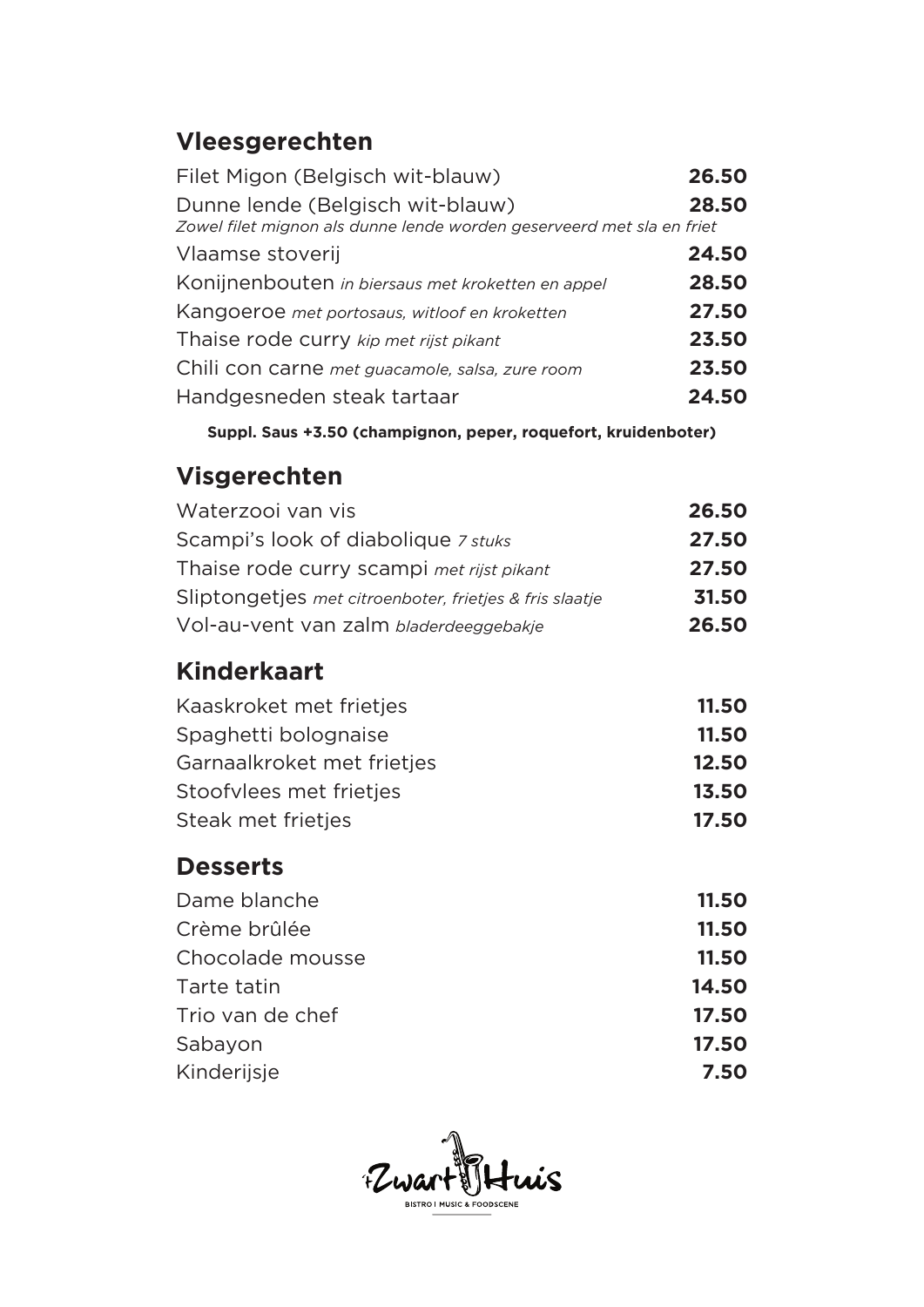# **Fingerfood**

| 19.50 |
|-------|
| 16.50 |
| 7.50  |
| 8.50  |
|       |

# **Starters**

| Soup of the day                  | 10.50 |
|----------------------------------|-------|
| Duo cheese and shrimp croquettes | 18.50 |
| Cheese croquettes                | 16.50 |
| Shrimp croquettes                | 19.50 |
| Beef carpaccio                   | 19.90 |
| Toast with mushroom              | 15.50 |
| Prawns in garlic or diabolique   | 17.50 |
| Escargot de Bourgogne            | 15.50 |

# **Salades**

| Salad Nicoise with fresh tuna                                     | 22.90 |
|-------------------------------------------------------------------|-------|
| Caesar salad with chicken and anchovies                           | 21.90 |
| Goat cheese salad                                                 | 21.90 |
| Salad Maison with scampis, stuffed tomato with tuna and anchovies | 24.90 |
| Pokebowl with salmon                                              | 22.90 |
|                                                                   |       |

### **Pasta**

| Thai red curry vegetarian & hot                | 21.50 |
|------------------------------------------------|-------|
| Risotto with vegetables vegetarian             | 23.50 |
| Tagliatelle with salmon - green pesto - tomato | 25.50 |



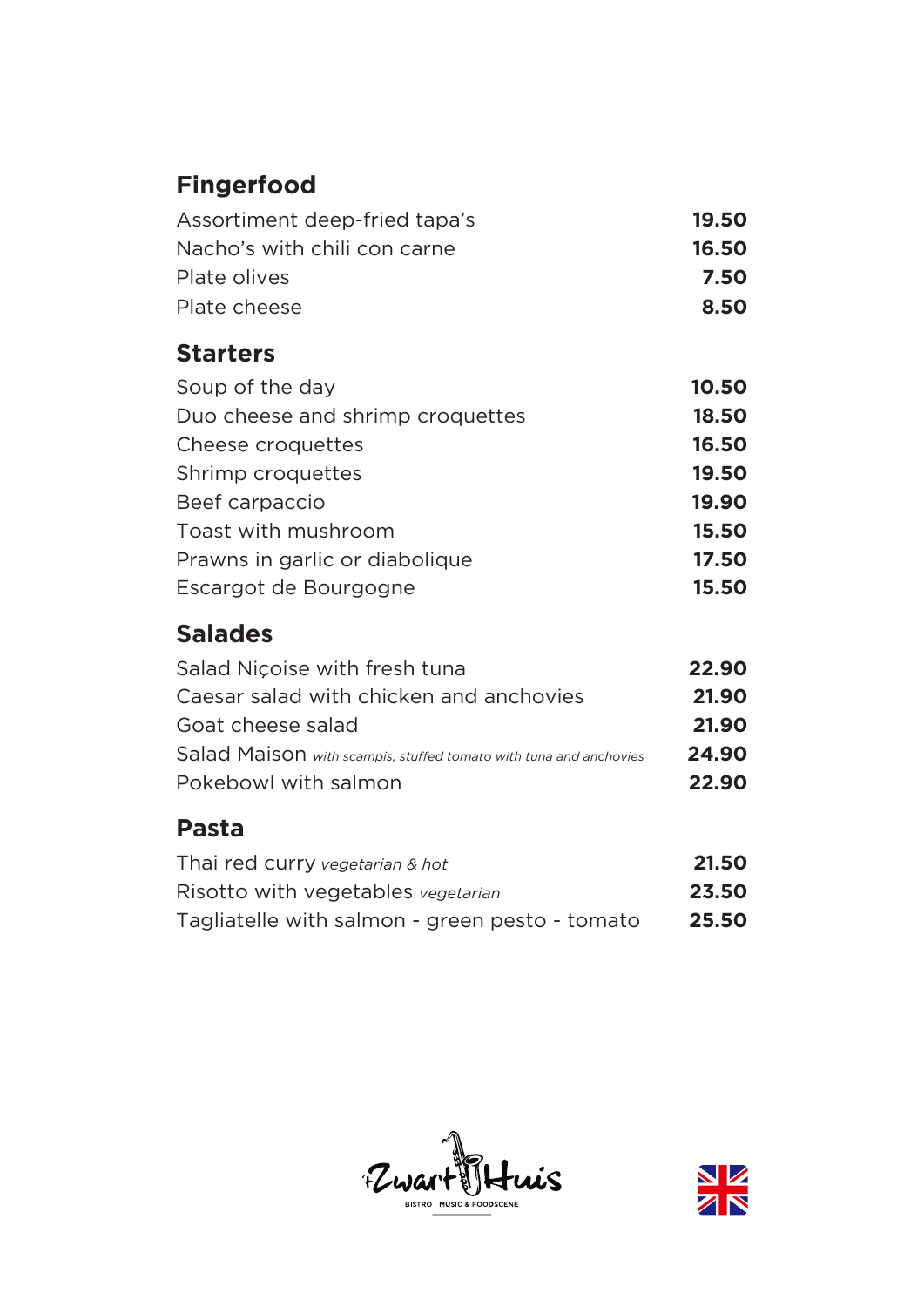### **Main courses meat**

| Filet Migon                    | 26.50 |
|--------------------------------|-------|
| Striploin                      | 28,50 |
| Beef stew "Belgian speciality" | 24.50 |
| Rabbit legs in beer sauce      | 28,50 |
| Kangaroo steak                 | 27.50 |
| Thai chicken red curry spicy   | 23.50 |
| Chili con carne                | 23.50 |
| Hand cut steak tartar          | 24.50 |
|                                |       |

**Suppl. Sauce +3.50 (champignon, poivre, roquefort, herbesbutter)**

### **Main courses fish**

| Waterzooi from fish "Belgian speciality"    | 26.50 |
|---------------------------------------------|-------|
| Prawns garlic or diabolique 7 pieces        | 27.50 |
| Thai red curry with prawns spicy            | 27.50 |
| Sole with citronbutter, fries & fresh salad | 31.50 |
| Vol au vent of salmon                       | 26.50 |

# **Child menu (<12y)**

| Cheese croquette     | 11.50 |
|----------------------|-------|
| Shrimp croquette     | 12.50 |
| Spaghetti bolognaise | 11.50 |
| Beef stew            | 13.50 |
| <b>Steak</b>         | 17.50 |

Dear customers, to be able to provide you with smooth and good service, give a choice of max. 5 different dishes per table.

Live music on Sunday: 7.50 euros per person



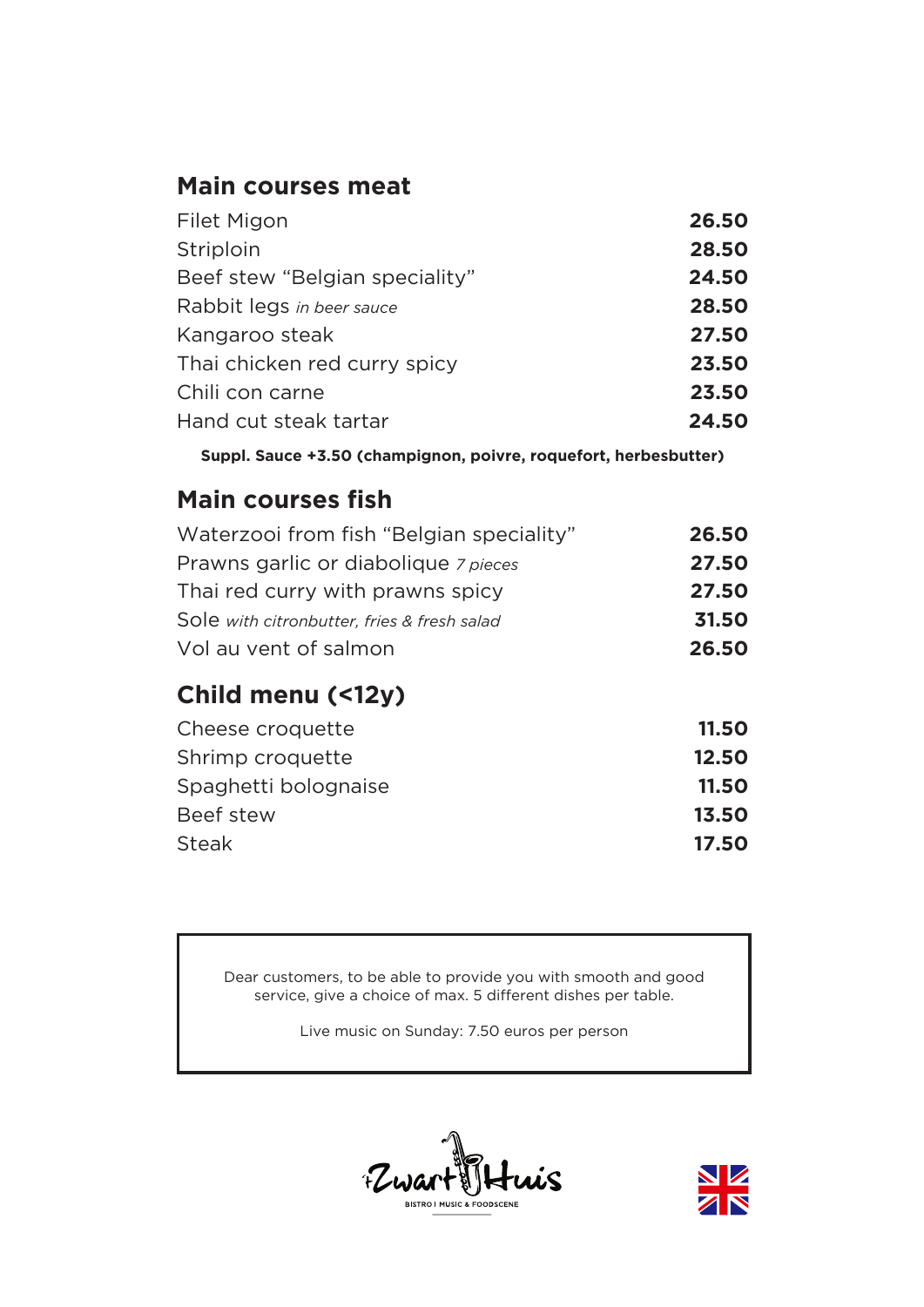# **Fingerfood**

| Assortiment de tapa frit     | 19.50 |
|------------------------------|-------|
| Nacho's avec chili con carne | 16.50 |
| Assiette olives              | 7.50  |
| Assiette de fromage          | 8.50  |

### **Commencer**

| Soupe du jour                      | 10.50 |
|------------------------------------|-------|
| Croquettes de fromage et crevettes | 18.50 |
| Croquettes au fromage              | 16.50 |
| Croquettes de crevettes            | 19.50 |
| Carpaccio de bœuf                  | 19.90 |
| Toast aux champignons              | 15.50 |
| Crevettes à l'ail ou diabolique    | 17.50 |
| Escargots de Bourgogne             | 15.50 |

# **Salades**

| Salade Nicoise au thon frais                                | 22.90 |
|-------------------------------------------------------------|-------|
| Salade César avec poulet & anchois                          | 21.90 |
| Salade de fromage de chèvre                                 | 21.90 |
| Salade Maison aux scampis, tomate farcie au thon et anchois | 24.90 |
| Pokebowl au saumon                                          | 22.90 |
|                                                             |       |

# **Pâtes**

| Curry rouge thaï au légumes végétarien       | 21.50 |
|----------------------------------------------|-------|
| Risotto aux légumes                          | 23.50 |
| Tagliatelles au saumon - pesto vert - tomate | 25.50 |